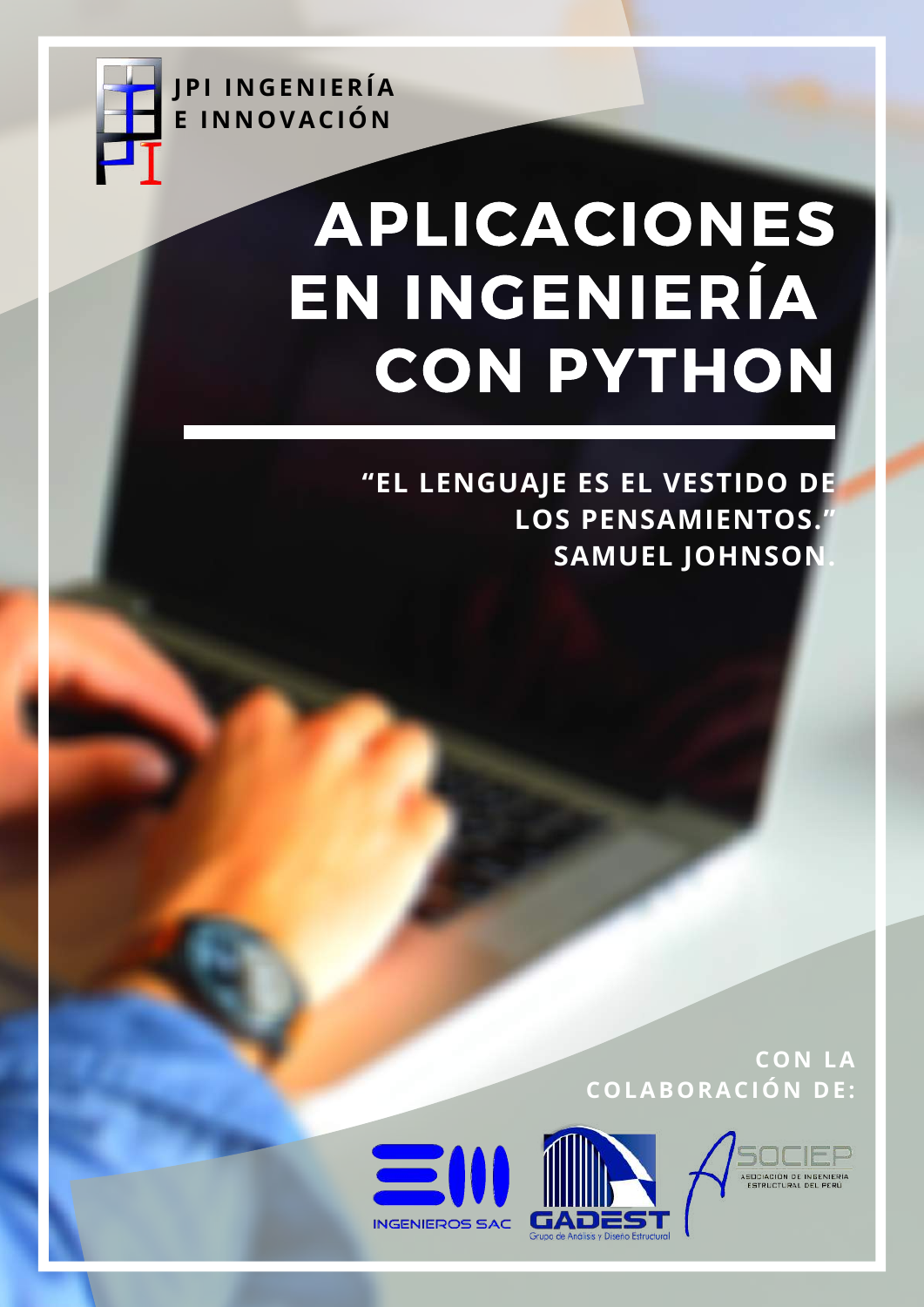## APLICACIONES EN INGENIERÍA CIV CON PYTHON

**ESTE CURSO CONS ISTE EN EL APRENDIZAJE DE LAS NOCIONES BÁS ICAS DEL LENGUAJE Y EXPL ICACIÓN DE APL ICACIONES INGENIERI LES USANDOL IBRERÍAS POTENTES COMO NUMPY, SCIPY, PANDAS , URL L IB, OPENCV Y MATPLOTL IB. EL OUTPUT DE ESTE CURSO ES LA REAL IZACIÓN DE PROYECTOS EN PYTHON SEGÚN LANECES IDAD DE LOS ESTUDIANTES Y BAJO LA ORIENTACIÓN DE LOS PROFESORES .**

## DIRIGIDO A:

**EL CURSO ESTÁ DIRIGIDO A ESTUDIANTES Y PROFES IONALES DE INGENIERÍA QUE DESEAN REAL IZAR APL ICACIONES DE PROCESOS S I STEMATIZADOS MEDIANTE EL LENGUAJE DE PROGRAMACIÓN PYTHON. PARA ESTE CURSO SOLO ES NECESARIO TENER NOCIONES BÁS ICAS DE PROGRAMACIÓN Y DESARROL LO DE ALGORITMOS .**

## OBJETIVOS:

- **PROPORCIONAR A LOS ESTUDIANTES HERRAMIENTAS ÚTI LES DEL LENGUAJE DE PROGRAMACIÓN PYTHON, DESARROL LAR FUNCIONES Y PROPORCIONAR CÓDIGOS BASE PARA EL DESARROL LO DE CÓDIGOS MÁS COMPLEJOS .**
- **LOS PARTICIPANTES ADQUIRIRÁN CONOCIMIENTOS EN PROGRAMACIÓN ORIENTADA A OBJETOS ,ADQUI S ICIÓN DE INFORMACIÓN DE PÁGINAS WEB Y PROCESAMIENTO DE SECUENCIA DE IMÁGENES .**
- **EN ESTE CURSO SE MOSTRARÁ APL ICACIONES DE MÉTODOS NUMÉRICOS EN FORTRAN Y COMO SE EJECUTAN ESTOS PROCESOS EN PYTHON.**
- **DESARROL LAR PROYECTOS INTEGRALES EN PYTHON ACORDE EL CAMPO DE APL ICACIÓN DE CADA PROFES IONAL .**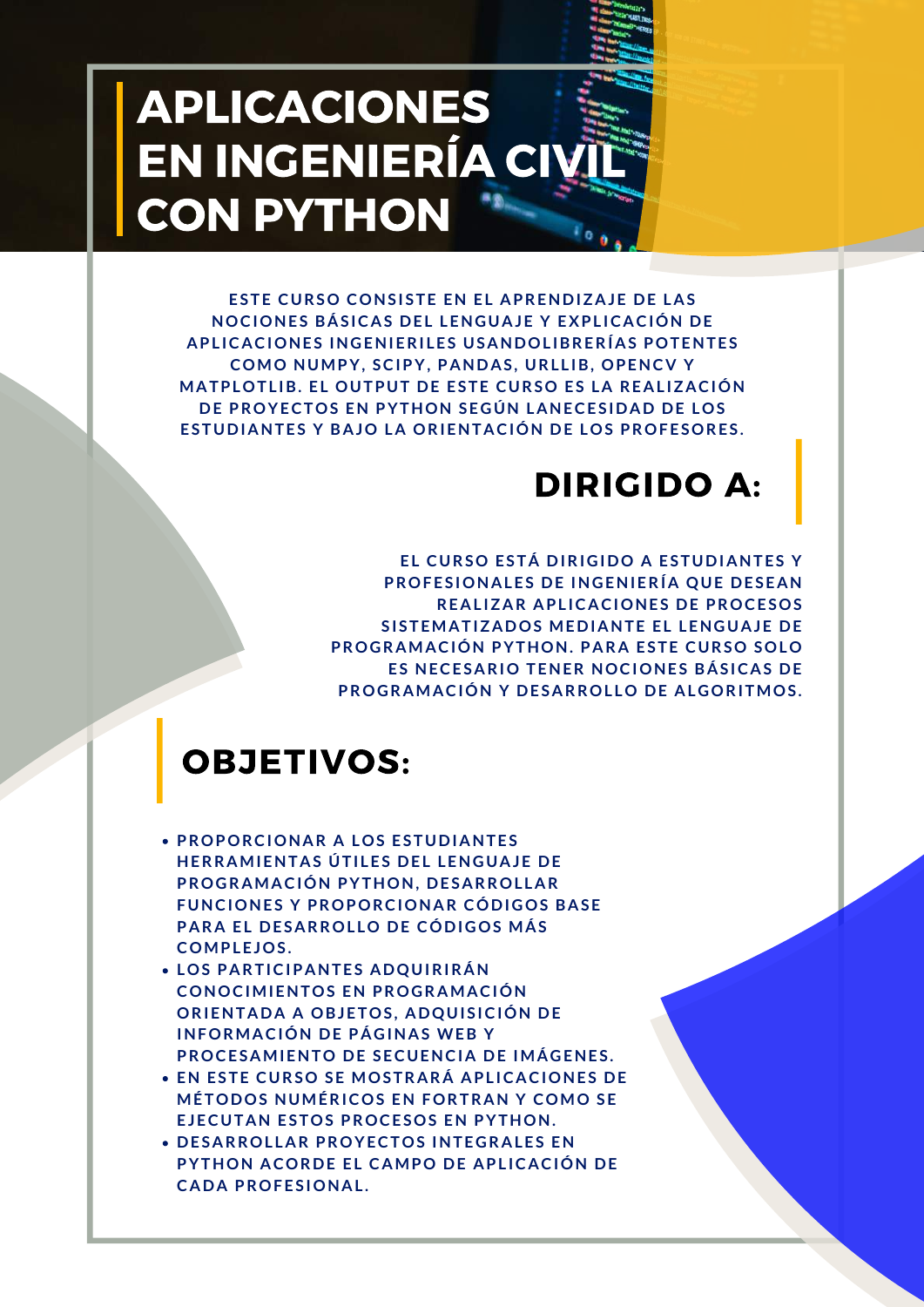## PLAN DE **ESTUDIOS**

## **SEMANA 1**

#### **INTRODUCCIÓN AL CURSO**

**PRESENTACIÓN GENERAL DEL CURSO.** 1. **INSTALACIÓN DE PYTHON Y L IBRERÍAS .** 2.

#### **COMANDOS FUNDAMENTALES**

- **S INTAXI S Y ATAJOS** 1.
- **VARIABLES** 2.
- **CONDICIONES Y BUCLES** 3.
- **MANEJOS DE ARCHIVOS** 4.
- **FUNCIONES** 5.

**ADQUI S ICIÓN DE**

**USO DE L IBRERÍA** 2. **BEAUTIFUL SOUP**

**USO DE L IBRERÍA URL L IB** 1.

**LECTURA DE FORMATOS J SON** 3. **OBTENCIÓN DE DATA DEL USGS** 4.

**INFORMACIÓN DE PÁGINAS**

### **SEMANA 2**

#### **PROGRAMACIÓN ORIENTADA A OBJETOS**

**DEF INICIONES** 1. **CREANDO UNA CLASE** 2. **HERENCIA** 3. **ENCAPSULAMIENTO** 4.

**POL IMORF ISMO** 5.

### **SEMANA 3**

#### **PROCESAMIENTO DE SEÑALES**

**MÉTODOS DE INTEGRACIÓN** 1.

- **MÉTODOS DE DERIVACIÓN** 2.
- **OBTENCIÓN DEL ESPECTRO DE FOURIER** 3.
- **CORRECCIÓN POR L ÍNEA BASE** 4.
- **EL IMINACIÓN DE FRECUENCIAS NO** 5. **DESEADAS**

#### **RESPUESTA DINÁMICA DE UNA ESTRUCTURA**

- **PLA N TEAMI E N TO DE LA ECUACIÓ N** 1.
- **DI F ERE N CIAL PARA 1 GDL\*** 2.
- **MÉTODO DE N EWMARK** 3.
- **OBTE N CIÓ N DE LA RE SPUE STA DE 1 GDL** 4.
- **E STIMACIÓ N DEL E SPECTRO DE RE SPUE STA** 5.

**EVALUACIÓN PARCIAL**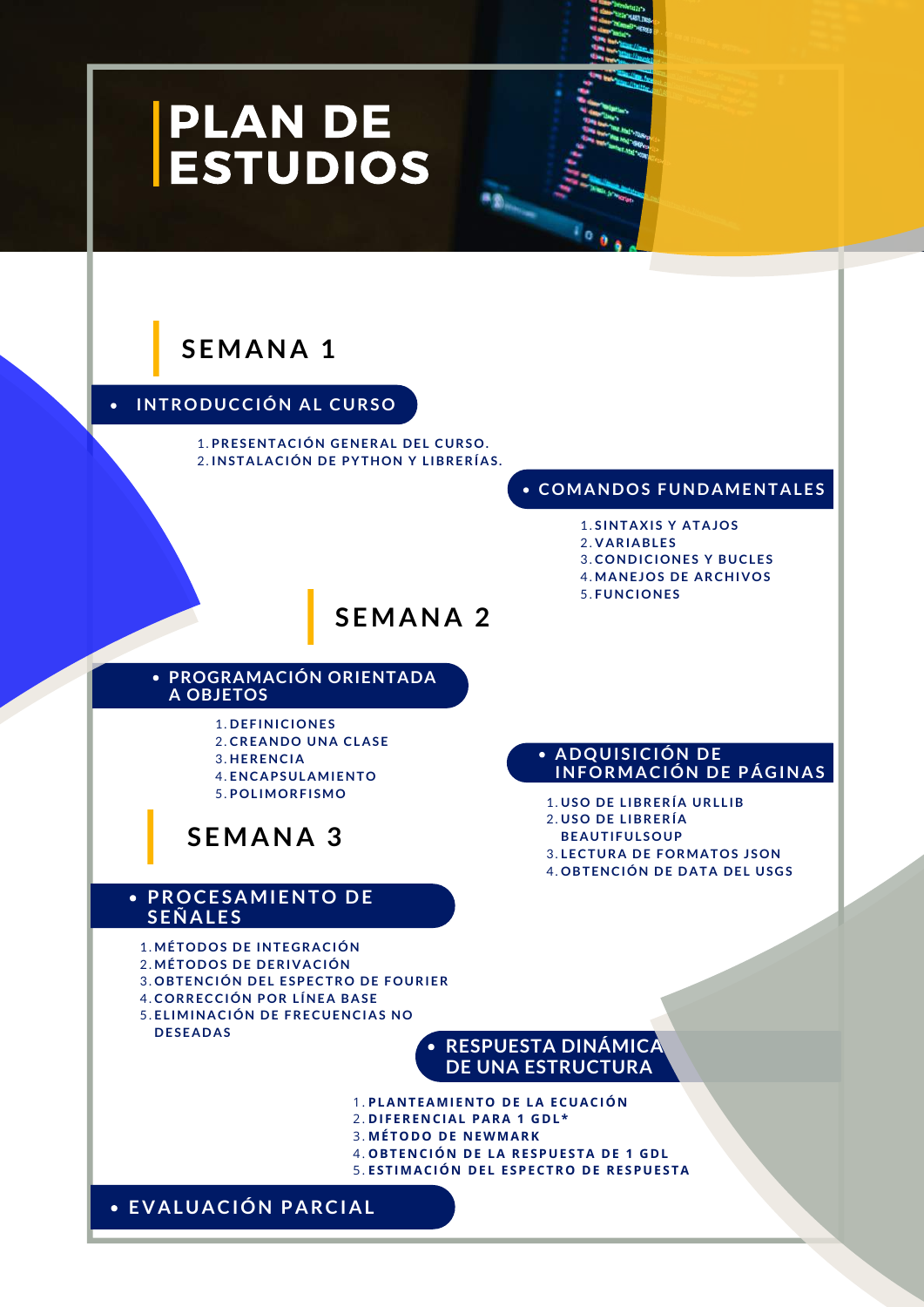## PLAN DE **ESTUDIOS**

### **SEMANA 4**

#### **PROBLEMA DE VALOR PROPIO**

- **PLANTEAMIENTO DEL PROBLEMA** 1.
- **GENERAL IZADO**
- **MÉTODO DE JACOBI** 2. **USO DE CÓDIGOS FORTRAN EN** 3. **PYTHON**
- **CÁLCULO DE VALORES Y** 4. **VECTORES PROPIOS DE 40 GDL**

## **SEMANA 5**

#### **USO DE IMÁGENES CON OPENCV**

- **USO DE OPENCV PARA RECONOCIMIENTO** 1. **FACIAL**
- **PROCESAMIENTO DE VIDEOS** 2.
- **RASTREO DE OBJETOS** 3.
- **ESTIMACIÓN DE DESPLAZAMIENTOS** 4.

#### **REVI S IÓN DE PROYECTOS** 4. **EN PYTHON**

- **\*GDL : GRADOS DE L IBERTAD** 1.
- **\*VGDL :VARIOS GRADOS DE L IBERTAD** 2.
- **\*OMA: DEL INGLÉS 'OPERATIONAL** 3.
- **MODAL ANALYS IS '**

### **CALIFICACIÓN:**

**PARCIAL: 30** 1. **PROYECTO F I N AL: 70** 2. **PU N TAJ E TOTAL: 100** 3.

#### **CERTIFICADO:**

**EVALUACIÓN PARCIAL LAS CLAS E S VIRTUALE S .S E OTORGA AL PARTICIPA N TE QUE LO EL CERTI F ICADO S E EMITE AL HABER APROBADO CO N U N PU N TAJ E MÍ N IMO DE 70 Y U N PORCE N TAJ E DE AS ISTE N CIA MAYOR AL 70% DE REQUI ERA Y F IRMADO POR EL I N GE N I ERO QUE REALIZA EL CURSO.**

#### **ANÁL I S I S DINÁMICO MODAL ESPECTRAL**

- **PLANTEAMIENTO DE LA ECUACIÓN** 1.
- **DIFERENCIAL PARA VGDL \***
- **COMBINACIÓN MODAL DE VDGL** 2.
- **ESTIMACIÓN DE MÁXIMOS** 3.
- **DESPLAZAMIENTOS** 4.
- **REAL IZACIÓN DE VIDEOS EN 3D** 5.

#### **ANÁL I S I S MODAL OPERACIONAL**

- **CONCEPTOS DEL OMA\*** 1.
- **ESPECTRO DE DENS IDAD POTENCIA** 2.
- **DESCOMPOS ICIÓN DE VALORES** 3. **S INGULARES**
- **ESTIMACIÓN DE LA FRECUENCIA Y MODO FUNDAMENTAL .**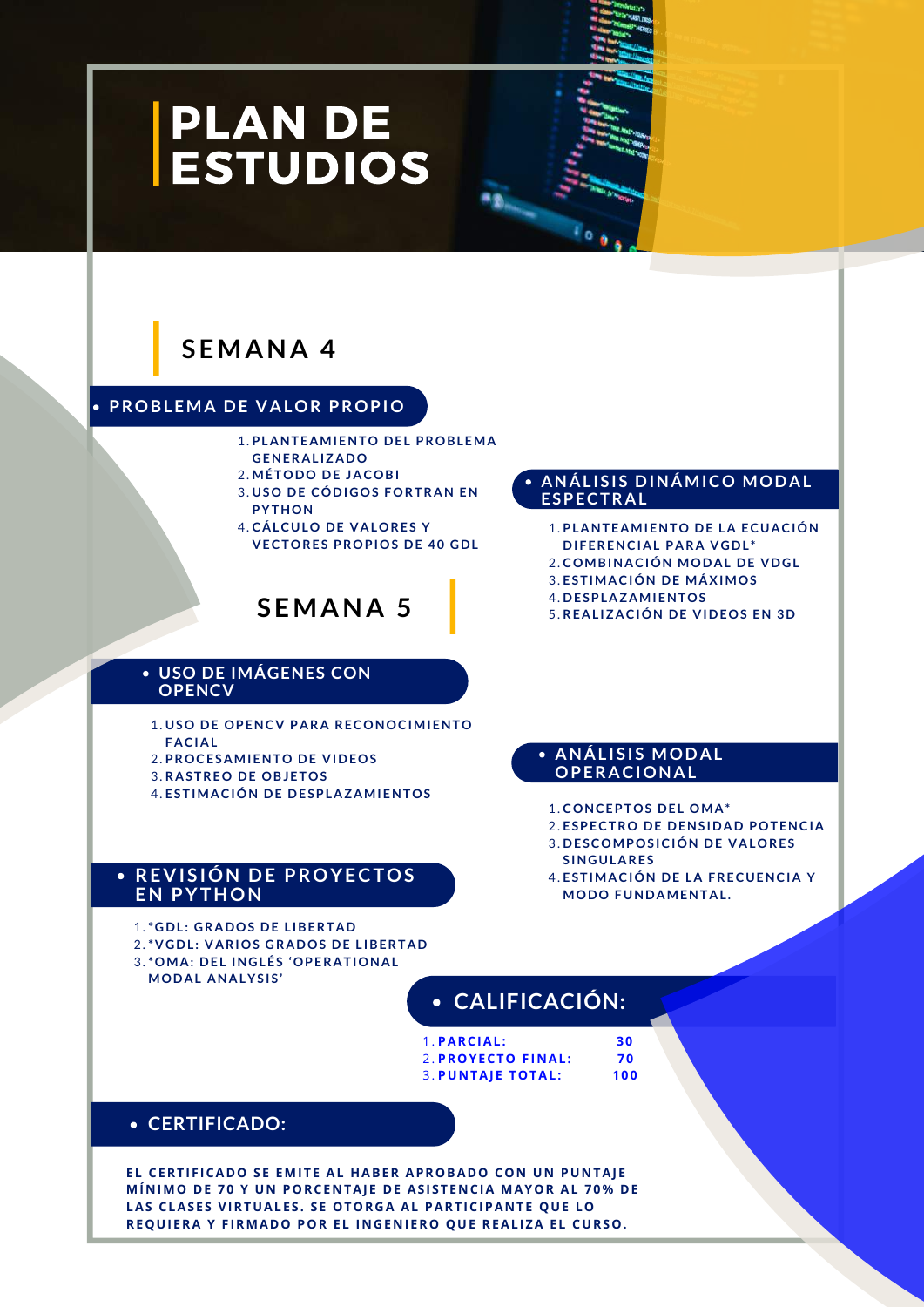## INFORMACIÓN GENERAL

#### **CURSO**

**HORARIO: MARTES Y JUEVES DE 6PM A 9PM**

- **INICIO DE CLASES : 18 DE JUNIO** 1.
- 2. DURACIÓN:
- 3. HORARIO:
- 4. INVERSIÓN:
- **PLATAFORMA: ZOOM** 5.

**INVERS IÓN: S /120 + S /20 (POR CERTIF ICADO OPCIONAL ) VACANTES : 40** 6.

**DURACIÓN: 30 HORAS DI STRIBUIDAS EN 10 SES IONES**

#### **PROFESORES**

#### **ING. JUL IAN MI L LER PALACIOS ESPINOZA**

**INGENIERO CIVI L DE LA UNIVERS IDAD NACIONAL DE INGENIERÍA, ACTUALMENTE AS I STENTE DE INVESTIGACIÓN EN EL CENTRO PERUANO JAPONÉS DE INVESTIGACIONES S ÍSMICAS Y MITIGACIÓN DE DESASTRES (CI SMID). CUENTA CON EXPERIENCIA EN PROGRAMACIÓN DE LENGUAJES DE PROGRAMACIÓN PARA LA S ISTEMATIZACIÓN DE PROCESOS , ELABORACIÓN DE APL ICACIONES , MONITOREO DE LA SALUD ESTRUCTURAL Y GESTIÓN DE RIESGO DE DESASTRES . ADEMÁS , HA PUBL ICADO Y FUE PONENTE EN EL S IMPOS IO INTERNACIONAL "ENHANCEMENT OF BUI LDING TECHNOLOGIES FOR RES IL IENT CITIES ".**

#### **JOSEPH JARAMI L LO DEL ÁGUI LA**

**EGRESADO DE INGENIERÍA CIVI L DE LA UNIVERS IDAD NACIONAL DE INGENIERÍA, ACTUALMENTE ESTÁ DESARROL LANDO INVESTIGACIÓN EN EL LABORATORIO DE ESTRUCTURAS DEL CENTRO PERUANO JAPONÉS DE INVESTIGACIONES S Í SMICAS Y MITIGACIÓN DE DESASTRES (CI SMID). CUENTA CON EXPERIENCIA EN EL DESARROL LO DE HERRAMIENTAS WEB, APL ICACIONES DE ESCRITORIO PARA LA OPTIMIZACIÓN DE ALGORITMOS APL ICADOS A LA DINÁMICA ESTRUCTURAL Y CONOCIMIENTOS DE PROTOCOLOS PARA LA MONITORIZACIÓN A TRAVÉS DEL INTERNET DE LAS COSAS .**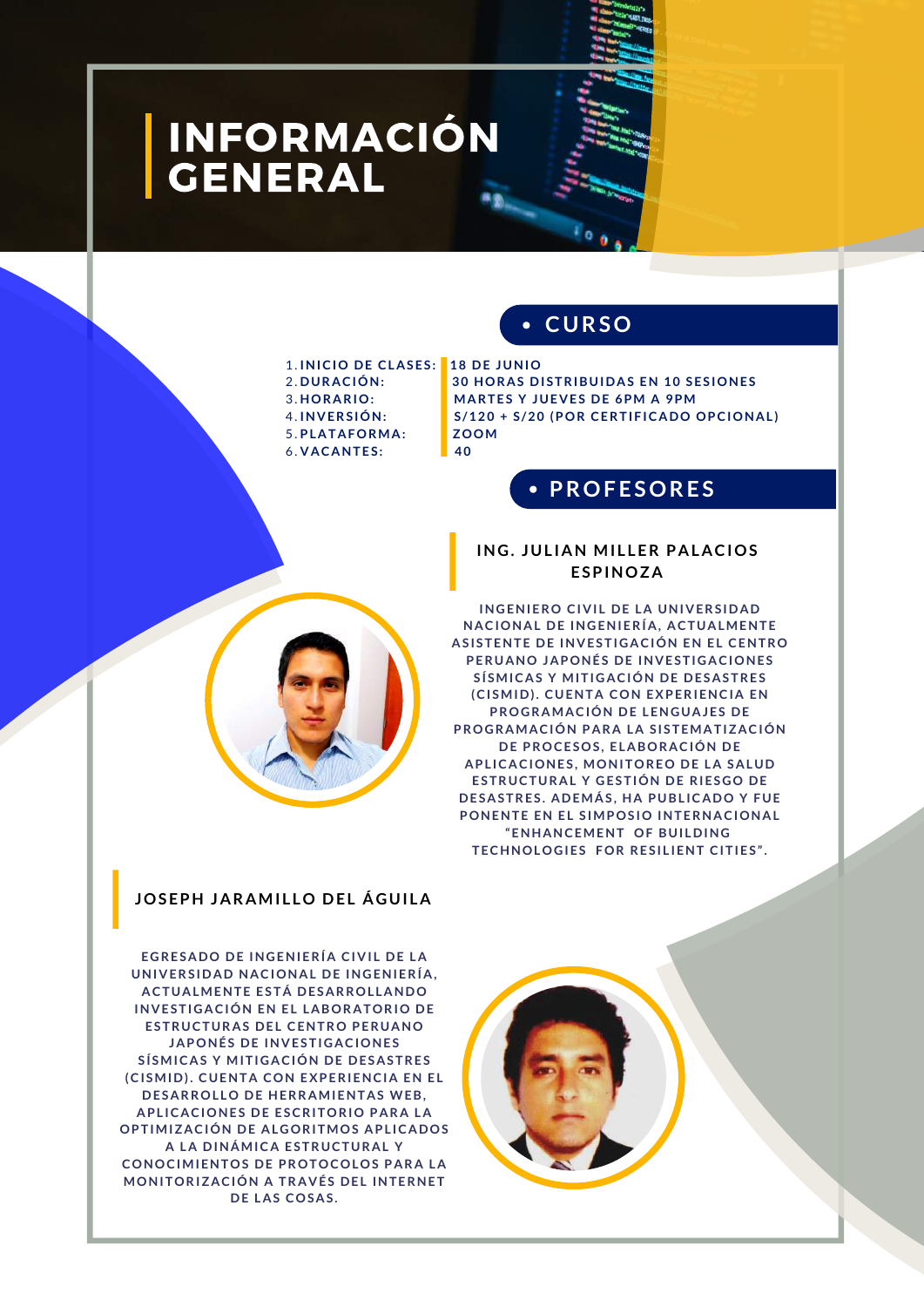## INSCRIPCIÓN

### **DESCUENTO:**

**POR PRONTO PAGO:15 % CUANDO SE REAL IZA ANTES DE DOMINGO 07 DE JUNIO. NO APL ICA A LOS CONVENIOS QUE YA EXI STEN CON JPI.**

#### **PROCESO DE INSCRIPCIÓN:**

**PARA CONS IDERAR AL ALUMNO COMO INSCRITO, DEBE SEGUIR LOS S IGUIENTES PASOS**

**REAL IZAR EL DEPÓS ITO O TRANS FERENCIA DE S / 120 A LA CUENTA BCP:**

**N° CUENTA:19134566969028**



**BCP**<sup>></sup> N° CUENTA INTERBANCARIA: **00219113456696902859**



- **L LENAR EL FORMULARIO DE INSCRIPCIÓN**
- **ENVIAR UN CORREO A JPI.INGENIERIA.INNOVACION @ GMAI L .COM ADJUNTANDO UNA IMAGEN QUE PERMITA VI SUAL IZAR EL PAGO REAL IZADO**

**RECIBIR UN MENSAJE DE CONFIRMACIÓN CORREO JPI.INGENIERIA.INNOVACION @ GMAI L .COM**

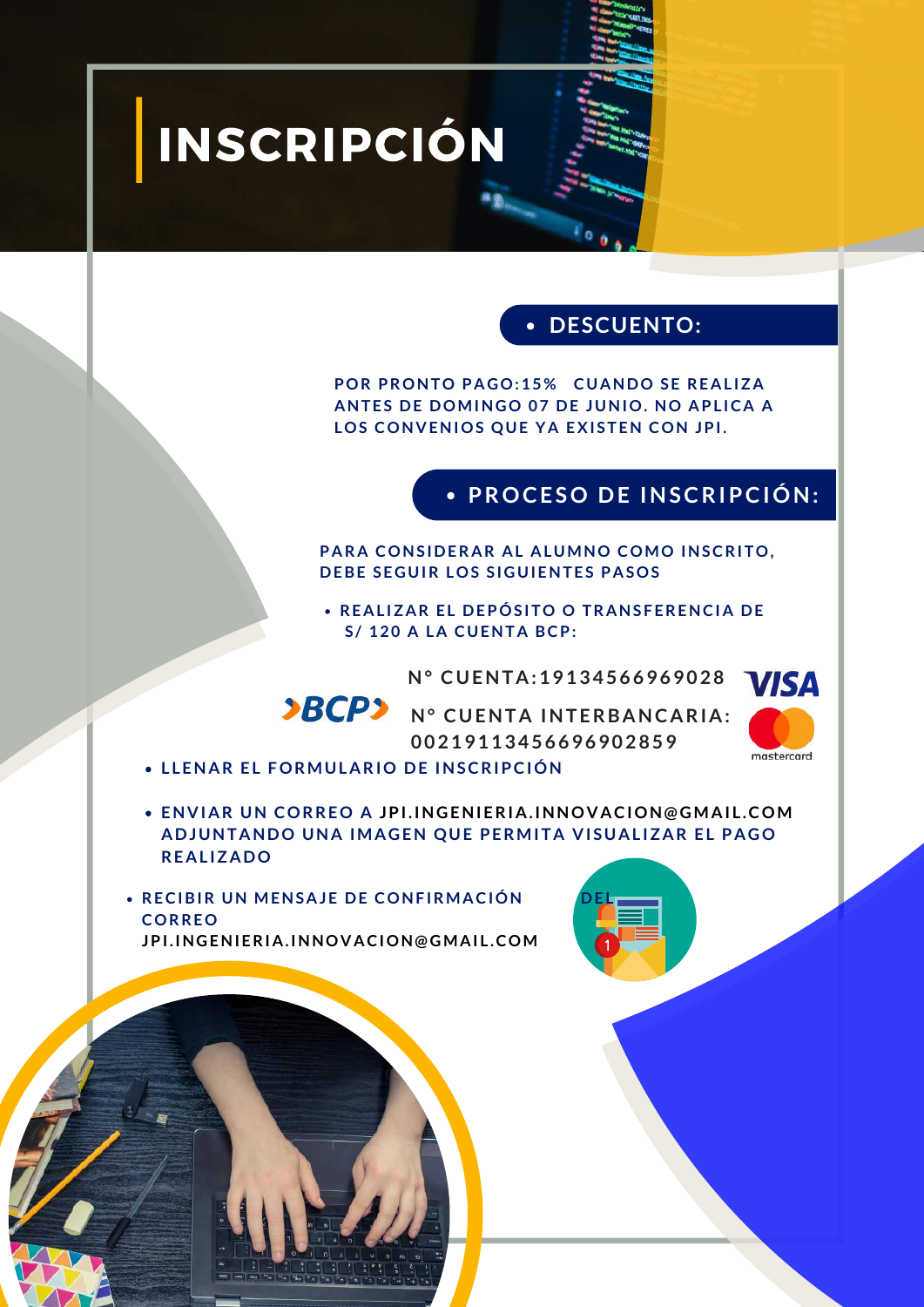**CERTIFICACIÓN** 

## **PROCESO DE CERTI F ICACIÓ N :**

**PARA ACCEDER AL CERTIFICADO EL ALUMNO TIENE QUE OBTENER LA CONDICIÓN DE APROBADO, SUBS IGUIENTE DEBE SEGUIR LOS S IGUIENTES PASOS :**

> **REAL IZAR EL DEPÓS ITO O TRANS FERENCIA POR EL VALOR DE S / 20 A LA CUENTA BCP:**

> > **N° CUENTA:19134566969028**

**N° CUENTA INTERBANCARIA: 00219113456696902859**



- **ENVIAR UN MENSAJE SOL ICITANDO EL CERTIFICADO AL CORREO JPI.INGENIERIA.INNOVACION @ GMAI L .COM CON LOS DATOS S IGUIENTES :**
	- **NOMBRES Y APEL L IDOS COMPLETOS**
	- **N° DNI**
	- **ADJUNTAR IMAGEN DEL PAGO REAL IZADO**
- **RECIBIR UN MENSAJE DE CONF IRMACIÓN DEL CORREO JPI.INGENIERIA.INNOVACION @ GMAI L .COM**

**RECIBIR EL CERTIF ICADO DIGITAL (F IRMADO POR EL INGENIERO A CARGO).**